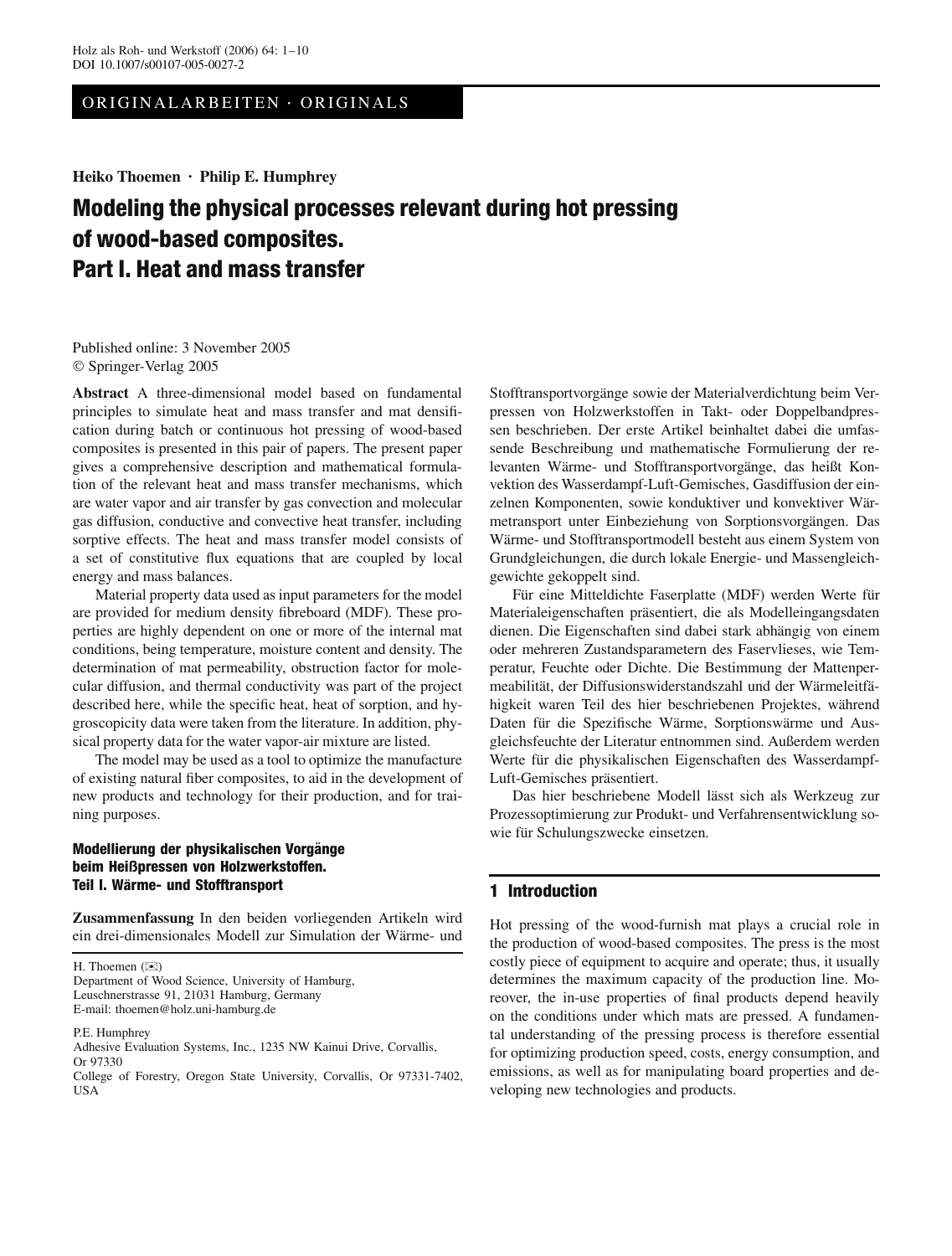During the last two decades modeling and computer simulation of the hot pressing process have developed as an important tool to generate such fundamental knowledge. Apparently, the first multi-dimensional heat and mass transfer model was developed by Humphrey (1982). Some additional models have been developed during the subsequent two decades. A comprehensive summary of the first generation of models is given by Steffen (1996). Since then, works on integrated models describing the hot pressing process have been presented by Dai and co-workers (Hubert 1998, Dai and Yu 2004), Carvalho and coworkers (Carvalho and Costa 1998, Carvalho et al. 2003), Zombori (2001), Nigro and Storti (2001) and Garcia (2002). Clearly, these models differ with respect to mechanisms included, material type focused on, and predictive power.

The aim of this pair of papers is to outline a comprehensive model that includes those mechanisms most important during hot pressing, and to demonstrate the quality of model predictions possible today. The model described here uses the heat and mass transfer model of Humphrey (1982) and Humphrey and Bolton (1989) as a starting point. The completely revised heat and mass transfer mechanisms have been complemented by a rheological model to account for the localized densification of the woodfurnish mat and for the development and relaxation of internal stresses.

The description and validation of the new process model is divided into two parts. This paper deals with the basic heat and mass transfer mechanisms, while densification and stress relaxation mechanisms are presented in Thömen et al. (2005).

The reported model can be applied to both batch and continuous pressing processes. For convenience, in the present paper the general model description and the boundary conditions are presented only for the batch process, although the relevant physical mechanisms inside the wood-furnish mat apply similarly to both manufacturing processes. Those features of the modeling approach specific to the continuous press have already been described by Thömen and Humphrey (2003). Further, model predictions of inter-fiber bond strength development, based on adhesion kinetics data derived with the ABES technique (Humphrey 1999) and with the IPATES (Heinemann 2004) are not included here; they will be dealt with in separate publications.

The reported research focused mainly on medium density fiberboard (MDF), although, in principle, most of the mechanisms in the model could be applied to other wood furnish materials. Some of the assumptions made in the present model, however, could become problematic with larger wood constituents. Relevant aspects of the model should be reviewed critically and possibly revised before it is applied to OSB and other such materials.

## **2 Model description**

#### 2.1 Summary of model assumptions

Listed below are the most significant assumptions made in the model. A comprehensive problem statement, as well as derivations and justifications of the assumptions made are given in Thömen (2000).

- The material is macroscopically homogeneous.
- Heat and mass transfer takes place in three spatial dimensions.
- Water exists in bound and vapor states; free water is not present.
- Mass transfer of fluids occurs by convection and diffusion of vapor and air; bound water and surface diffusion is negligible.
- Heat is transferred by convection (i.e. gas flow in combination with phase change) and conduction.
- Local equilibrium between gas phase and cell walls is reached instantaneously.

#### 2.2 Mathematical formulation

#### 2.2.1 Constitutive equations for mass transfer

The gas in the porous mat is regarded as a pure two-component mixture of air and water vapor. A convective (or viscous) flux  $j<sup>c</sup>$  of the gas mixture develops in response to a total pressure gradient. This flux is assumed to be laminar (Denisov et al. 1975, Bolton and Humphrey 1994, von Haas et al. 1998) and can be calculated by applying Darcy's law. In addition to this convective flux, a diffusive flux  $j<sup>d</sup>$  occurs due to partial pressure gradients of each of the components; the steady-state diffusive flux can be described by Fick's first law. As both total and partial pressure gradients are generated within the mat during hot pressing, the convective and diffusive fluxes occur simultaneously. It is widely accepted, however, that convective gas flow is the predominant mass transfer mechanism during hot pressing (e.g. Denisov et al. 1975, Gefahrt 1977). Own sensitivity studies (not presented in this paper) confirm the dominance of convective gas flow. The total flux  $j_i$  of component *i*, which can be vapor or air, is given by the following expression:

$$
j_i = j_i^d + j_i^c \quad i = v, a \,.
$$
 (1)

The diffusive and convective fluxes, respectively, can be calculated as:

$$
j_i^c = -\frac{k_p}{\eta} \frac{M_i}{RT_{\text{abs}}} p_i \nabla p \quad i = \mathbf{v}, \mathbf{a}
$$
 (2)

$$
j_i^d = -D_{\text{eff}} \frac{M_i}{RT_{\text{abs}}} \nabla p_i \quad i = \mathbf{v}, \mathbf{a}
$$
 (3)

where v, a = subscripts to denote vapor or air,  $j_i^{d,c}$  = diffusive or convective flux, respectively, of component  $\vec{i}$  [kg m<sup>-2</sup>s<sup>-1</sup>],  $D_{\text{eff}}$  = effective diffusion coefficient [m<sup>2</sup>/s],  $M_i$  = molecular mass of component *i* [kg mol<sup>-1</sup>],  $p_i$  = partial pressure of component *i* [Pa],  $p =$  total gas pressure [Pa],  $R =$  gas constant [J mol<sup>-1</sup>K<sup>-1</sup>],  $T_{\text{abs}}$  = absolute temperature [K],  $k_{\text{p}}$  = permeability coefficient  $[m^2]$ ,  $\eta$  = dynamic viscosity of the gas mixture [Pa s],  $\nabla$  = gradient operator [m<sup>-1</sup>].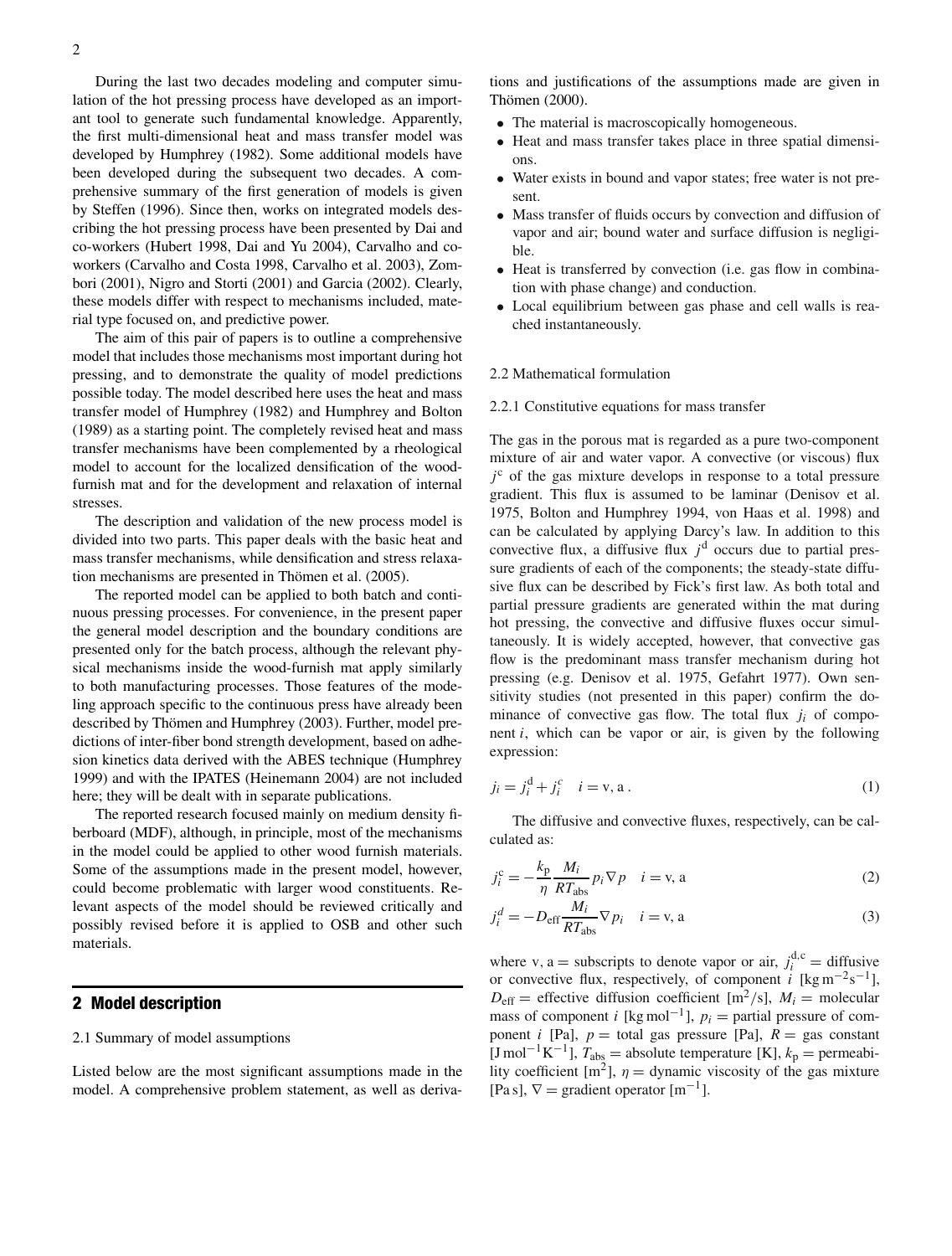The effective diffusion coefficient  $D_{\text{eff}} = D_{\text{va}}/k_d$  depends on the binary diffusion coefficient  $D_{va}$  of the vapor-air gas pair and on the dimensionless obstruction factor  $k_d$  (Krischer 1963).

#### 2.2.2 Mass conservation equation

For the multi-dimensional problem, the mass conservation equation for the gas component *i* (i.e., vapor or air) can be expressed in the following way:

$$
-\frac{RT_{\text{abs}}}{M_i} \nabla \cdot j_i - p_i \frac{\partial \phi}{\partial t} + \frac{p_i \phi}{T_{\text{abs}}} \frac{\partial T}{\partial t} + \frac{RT_{\text{abs}}}{M_i} r_i = \phi \frac{\partial p_i}{\partial t}; \quad i = \text{v, a}.
$$
\n(mass (compressive) (temperature) (gener- (pressure) ature) ature)

\n(4)

The term on the right hand side of Eq. 4 describes the change in partial pressure  $p_i$  of gas component  $i$  in an infinitesimally small control region. The dimensionless variable  $\phi$  denotes the void fraction of the porous material (assuming cell wall material is inaccessible to gas). The change in partial pressure depends on each of the four terms on the left hand side. The first one describes the total mass flux  $j_i$  of gas component  $i$  by convection and diffusion.  $R$ ,  $T_{\text{abs}}$  and  $M_i$  denote the gas constant, absolute temperature and molecular mass of component *i*, respectively. The second term on the left hand side accounts for changes in void fraction due to compression (or spring-back) of the mat. The effect of temperature on the partial pressure is expressed in the third term on the left hand side. The fourth term accounts for the generation of component  $i$ . The rate of generation,  $r_i$ , is zero in the mass conservation equation for air, as it is assumed that there is no interaction between the air and the cell wall substance or other gas components. In the mass conservation equation for vapor, setting  $r_i$  equal to  $m_{ev}$  accounts for the transformation of vapor into bound-water, or vice versa. The evaporation rate  $m_{\text{ev}}$ , which may be expressed in the units of kg m<sup>-3</sup>s<sup>-1</sup>, follows from the interrelation between temperature, moisture content and vapor pressure (i.e., on the sorption isotherms). Values for this combination are not known a priori: they have to be approached during an iterative procedure to establish local equilibrium conditions.

It should be noticed that the mass balance is made for water vapor but not for the total amount of water in the system. Instead, the moisture content *u* is linked to the mass conservation equation for water vapor by the evaporation rate

$$
m_{\rm ev} = -\rho_{\rm w} \frac{\mathrm{d}u}{\mathrm{d}t} \tag{5}
$$

where  $\rho_w$  is the density of dry wood.

#### 2.2.3 Constitutive equation for heat transfer

The constitutive equation for conductive heat flux is known as Fourier's first law and can be written as:

$$
q = -k_{t} \nabla T \tag{6}
$$

where the conductive heat flux  $q$  is the quantity of heat [J] translated through the area of one  $m<sup>2</sup>$  during one second.  $k<sub>t</sub>$ denotes the thermal conductivity of the material in the units of Wm<sup>-1</sup>K<sup>-1</sup>, considering the porous medium as a homogeneous continuum, and  $\nabla T$  is the temperature gradient in the flux direction.

#### 2.2.4 Heat conservation equation

Suppose that the four components dry wood, bound water, water vapor, and dry air are named with the subscripts w, b, v and a, respectively. Further, let us introduce the dimensionless mass content  $u_i = m_i/m_w$ , which gives the local mass ratio of component *i* to dry wood. Such a denotation, rather than using the density, is convenient to ensure validity of Eq. 7 during compression (and spring-back) of the mat, where the volume of the mat, and consequently the density of each component, changes. It should be noticed that, by definition, the mass content of dry wood,  $u_w$ , is always 1 and that the mass content of bound water,  $u<sub>b</sub>$ , is the moisture content of wood on a dry weight basis (otherwise symbolized simply as *u* throughout this paper).

The heat conservation equation for three-dimensional heat flow may be written in a form that follows the formulation of Nasrallah and Perre (1988) for one-dimensional convective drying of porous media:

$$
-\nabla q \quad -\nabla \sum_{i=v,a} (c_i j_i T) - H_v^{\circ} m_{ev} = \rho_w \frac{\partial}{\partial t} \sum_{i=w,b,v,a} (c_i u_i T).
$$
\n(conduc- (sensible heat) (phase) (accumulation) change)

\n(convection)

\n(7)

The accumulation term on the right hand side describes energy storage, while *ci* denotes the specific heat of component  $i$ ,  $\rho$ <sub>w</sub> the density of dry wood and *T* the local temperature. The first term on the left hand side describes the conductive heat flow, while the second term expresses the sensible heat transport associated with the mass flow  $j_i$  of vapor or air. The third term on the left hand side describes the generation of heat due to phase change, whereby  $H_v^{\circ}$  is defined by  $H_v^{\circ} = H_v + (c_b - c_v)T$ .  $H_v$ denotes the latent heat of sorption from the vapor to the bound water state per unit mass  $[Jkg^{-1}]$  and  $m_{ev}$  the evaporation rate in the units of kg m<sup>-3</sup> s<sup>-1</sup>; the expression  $(c_b - c_v)T$  accounts for the difference in specific heat between bound water and water vapor.

A simplified form of Eq. 7 may be derived since the mass of vapor and air within the mat is very small compared to the mass of wood and bound water. Therefore, the transfer of sensible heat associated with the gas flow, as well as heat consumed or liberated when increasing or decreasing the temperature of the gas, may be neglected. The non steady-state heat conservation equation may now be written in the form:

$$
-\nabla q - H_{\rm v} m_{ev} = c_u \rho_u \frac{\partial T}{\partial t}
$$
  
(conduc- (phase) (accumulation) change) (8)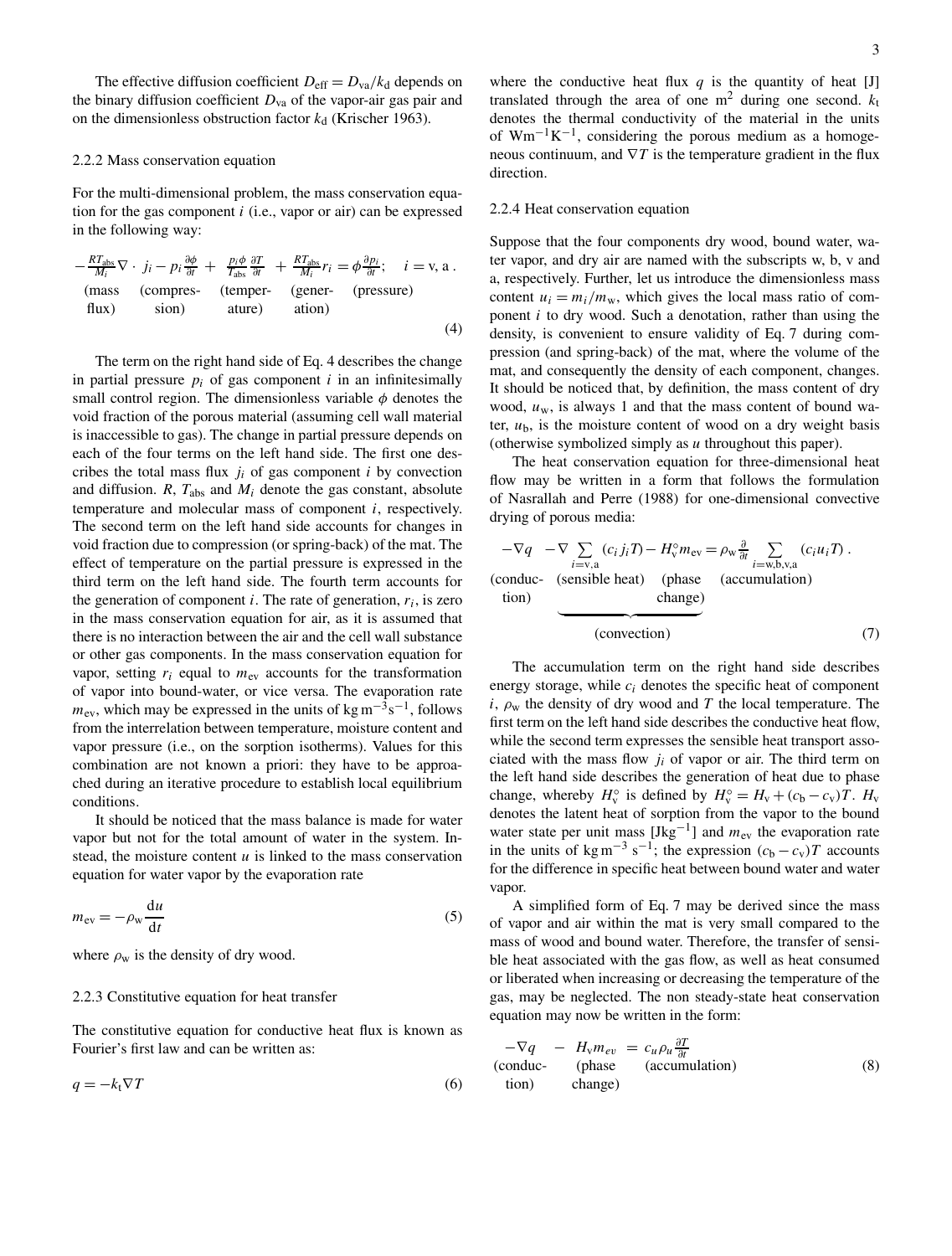where  $c_u$  and  $\rho_u$ , respectively, denote specific heat and density of the wood-furnish material at current moisture content. This heat conservation equation includes conductive heat transfer as well as that share of convective heat transfer that comes from phase change. Convective heat transfer resulting from the transport of sensible heat is neglected. The derivations of Eqs. 4, 7 and 8 are presented in Thömen (2000).

#### 2.2.5 Thermodynamic relationships

The ratio between actual partial pressure of water vapor,  $p<sub>v</sub>$ , and saturated water vapor pressure,  $p_{\text{sat}}$ , at a given temperature is described as relative humidity  $\varphi$ . The saturated vapor pressure  $p_{\text{sat}}$ [Pa] is a function of temperature only and may be calculated according to an empirical equation (Humphrey and Bolton 1989)

$$
\log_{10} p_{\text{sat}} = 10.745 - \frac{2141.0}{T_{\text{abs}}}
$$
\n(9)

where  $T_{\text{abs}}$  is the absolute temperature in K.

As an approximation, the gaseous mixture is assumed to be an ideal mixture of perfect gases. Then, the equation of state of an ideal gas describes the relationships between the thermodynamic properties for each of the gas components *i*

$$
p_i V_{\text{eff}} = \frac{m_i}{M_i} R T_{\text{abs}}; \quad i = v, \, a \tag{10}
$$

where  $v, a$  = subscripts to denote vapor or air,  $p_i$  = partial pressure of component *i* [Pa],  $V_{\text{eff}}$  = volume occupied by gas mixture  $[m<sup>3</sup>]$ ,  $m<sub>i</sub>$  = mass of component *i* [kg],  $M<sub>i</sub>$  = molecular mass of component *i* [kg mol<sup>-1</sup>],  $R =$  gas constant [J mol<sup>-1</sup>K<sup>-1</sup>],  $T_{\text{abs}} =$ absolute temperature [K].

According to Dalton's law, the total gas pressure, *p*, of a mixture of ideal gases is equal to the sum of its partial pressures, *pi*

$$
p = \sum_{i=v,a} p_i \tag{11}
$$

In the present approach vapor (v) and air (a) are assumed to be the only gas components.

*Initial and boundary conditions.* The wood-furnish mat can consist of one or more discrete layers. Each layer initially has a constant thickness over the *x*-*y* plane and a uniform distribution of its conditions and properties.

Three types of spatial boundaries have to be considered: the interface between the composite material and the pressing platen, the interface between composite material and ambient air, and the symmetry planes. The interface between mat and pressing platen is assumed to be impermeable. However, when extending the model to describe a gas injection press, or when considering the mat in front of or behind a continuous press, we have to take into account gas movement through this boundary. The surface temperature of the mat is equal to the platen temperature, which can vary with time according to a specified temperature course. The edges of the mat are open for vapor and air flow. Heat conduction at the edges is unlikely to be of importance and is, therefore, not accounted for.

The mat is always regarded as being symmetrical across its width (*y*-direction), while symmetries in production (*x*direction) and across the thickness (*z*-direction) are optional. By definition, no heat and mass transfer occurs across symmetry planes.

## **3 Physical properties**

#### 3.1 Material properties

Material property data are specific to the wood-furnish material type. They usually depend greatly on the physical conditions of the material, such as temperature, moisture content and density. Those data used as input data for the simulation program have been determined by two groups working with Humphrey and Fruehwald, respectively, or have been taken from the literature. Only data for MDF fiber material is presented here.

#### 3.1.1 Permeability

Input data for the simulation program consist of two alternative sets of permeability data. Both sets of data give permeability  $k_p$ (in m<sup>2</sup>) as a function of density  $\rho$  (in kg m<sup>-3</sup>) and can be expressed by an exponential equation of the form

$$
k_{\rm p} = e^{\frac{1}{a+b\rho+c/\ln\rho}}\tag{12}
$$

Coefficients *a*, *b*, and *c* are specified in Table 1.

#### 3.1.2 Obstruction factor for molecular diffusion

The resistance that a porous medium offers to molecular gas diffusion can be expressed by the obstruction factor,  $k_d$ . This quantity describes how many times the diffusion resistance of the material exceeds that of an open space devoid of walls. Like  $k_p$ , the obstruction factor is a material property that depends upon the pore structure of the medium but is independent of the gas properties.

**Table 1** Coefficients for Eq. 12 to determine in-plane and cross-sectional permeability for MDF fiber mats **Tabelle 1** Koeffizienten für Gl. 12 zur Berechnung der horizontalen und vertikalen Permeabilität für MDF-Vliese

|                        | Flow direction  | a        |                       | c        |
|------------------------|-----------------|----------|-----------------------|----------|
| Haselein (1998)        | in-plane        | $-0.006$ | $2.95 \times 10^{-6}$ | $-0.199$ |
|                        | cross-sectional | $-0.026$ | $4.98 \times 10^{-6}$ | $-0.074$ |
| von Haas et al. (1998) | in-plane        | $-0.041$ | $9.51 \times 10^{-6}$ | $-0.015$ |
|                        | cross-sectional | $-0.037$ | $1.10 \times 10^{-5}$ | $-0.037$ |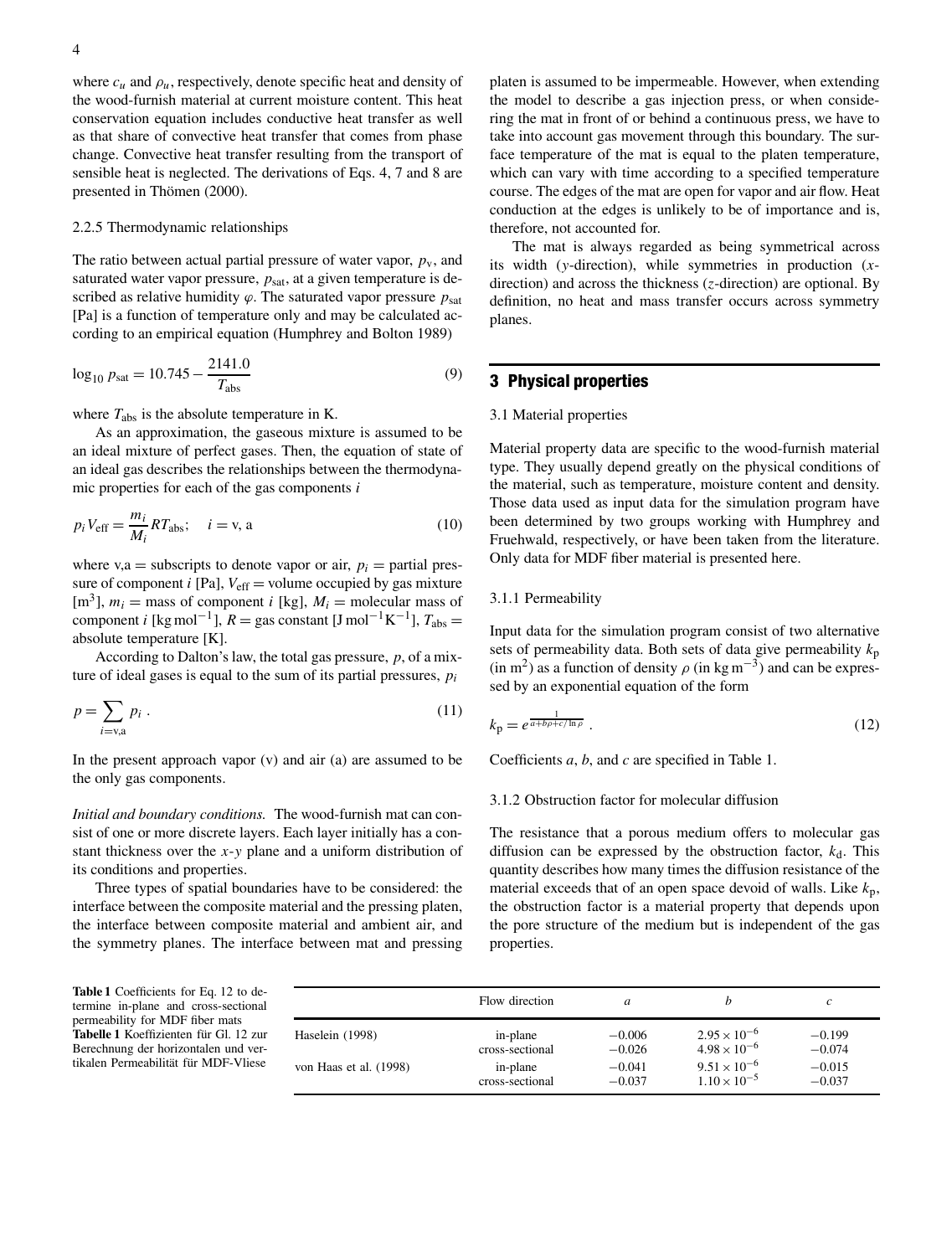Results of steady-state diffusion experiments on MDF samples with homogeneous density profiles have been fitted to an exponential equation to relate the dimensionless obstruction factor in the cross-sectional direction,  $k_d$ , to material density  $\rho$  in  $kg m<sup>-3</sup>$  (Thömen 2000).

$$
k_{\rm d} = 0.334 e^{5.08 \times 10^{-3} \rho} \,. \tag{13}
$$

#### 3.1.3 Thermal conductivity

von Haas (1998) described the relation between thermal conductivity perpendicular to the panel plane and density  $\rho$  in kg m<sup>-3</sup> for MDF by

$$
k_{t}^{0.30} = 4.86 \times 10^{-8} \rho^{2} + 4.63 \times 10^{-5} \rho + 4.38 \times 10^{-2}
$$
 (14)

where  $k_1^{0.30}$  denotes the thermal conductivity in W m<sup>-1</sup>K<sup>-1</sup>, measured at 0% moisture content and 30 ◦C.

Comparison of thermal conductivity versus density curves for different temperatures (von Haas 1998) and moisture contents (Haselein 1998) reveals that the curves follow approximately similar courses that differ by a constant quantity, ∆*k*<sub>t</sub>. Therefore, the assumption appears to be justified that, within limits,  $\Delta k_t$  is independent of density and may be added to the values obtained by Eq. 14 to account for moisture and temperature effects. Haselein (1998) evaluated data presented by Shao (1989) and Kühlmann (1962) to derive such a correction term. The expression accounting for moisture  $u$  [%] and temperature  $T$  [ $^{\circ}$ C] effects may be written as

$$
\Delta k_{\rm t} = 4.9 \times 10^{-3} u + (1.1 \times 10^{-4} + 4.3 \times 10^{-5} u)(T - T_{\rm exp})
$$
\n(15)

with  $T_{\text{exp}}$  being the average experimental temperature used in the measurements of thermal conductivity (here, 30 ◦C). Thermal conductivity  $k_t$  can then be calculated as a function of density, temperature, and moisture content by combining Eqs. 14 and 15 to yield

$$
k_{t} = k_{t}^{0.30} + \Delta k_{t}.
$$
 (16)

Humphrey and Bolton (1989) estimated the effect of heat flux direction relative to the mat's structure on thermal conductivity, based on measurements of Humphrey (1982). They suggested calculating the thermal conductivity parallel to the mat plane, *k*t,*x*−*y*, as

$$
k_{t,x-y} = 1.5k_t
$$
 (17)

#### 3.1.4 Specific heat

The specific heat of dry wood, as for many organic materials, appears to increase with increasing temperature. Averaging six equations collected by Skaar (1972) from different authors to account for the temperature effect, and using the method of simple mixtures to account for the moisture content, Haselein (1998)

derived the following equation:

$$
c = \frac{1131 + 4.19T + 4190u}{1 + u}
$$
\n(18)

where  $c =$  specific heat of wood at current moisture content [J kg<sup>-1</sup>K<sup>-1</sup>], *T* = temperature [°C], *u* = moisture content, a dimensionless variable

#### 3.1.5 Hygroscopicity

Many researchers have investigated the relationship between equilibrium moisture content (EMC), temperature and relative humidity below 100 ◦C (e.g. Weichert 1963, Keylwerth 1969), or for elevated temperatures, but vapor pressures below one atmosphere (e.g. Keylwerth 1949, Kollmann and Malmquist 1952). However, only few such data are available for vapor pressures exceeding one atmosphere at elevated temperatures. Apparently, Engelhardt (1979) gave the most comprehensive set of experimental data obtained under such conditions (Fig. 1). The lines of equal relative humidity (sorption isopsychrens) presented by Engelhardt are based on his own measurements in the temperature range between 110 °C and 170 °C, and on measurements reported by Weichert (1963) for temperatures below 100 ◦C. Both researchers used beech samples for their experiments.

During panel pressing, temperatures in layers of the woodfurnish mat close to the surfaces often exceed 170 °C. Experimental data for such high temperatures are not available, however, so we extrapolated Engelhardt's (1979) curves by fitting a second order polynomial to the measured data and then calculating equilibrium moisture content values for the temperature ranges of 20 to 25 ◦C and 170 to 220 ◦C (Fig. 1).

#### 3.1.6 Heat of sorption

The latent heat of sorption<sup>1</sup> is the heat generated per unit mass of water absorbed by wood from the liquid state. Its value is (almost) zero at fiber saturation and increases towards lower moisture contents. If water is absorbed from the gaseous state, the latent heat of evaporation (from the liquid to the gaseous state) has to be added to the latent heat of sorption (from the bound to the liquid state).

The following compound equation presented by Humphrey and Bolton (1989) includes both the latent heat of sorption and the latent heat of evaporation:

$$
H = 2.511 \times 10^6 - 2.48 \times 10^3 T + 1.172 \times 10^6 e^{-0.15u} \,. \tag{19}
$$

This expression gives the heat energy required to evaporate a unit of bound water,  $H$  in J kg<sup>-1</sup>, as a function of moisture content *u* in % and temperature  $T$  in  $°C$ .

#### *Properties of vapor-air mixtures*

*Viscosity.* For ideal gases, the dynamic viscosity  $\eta$ , hereafter referred to simply as viscosity, is independent of pressure. This

 $1$  Note: The term 'latent heat of sorption' is used for consistency; it is synonymous with 'differential heat of sorption from the liquid state'.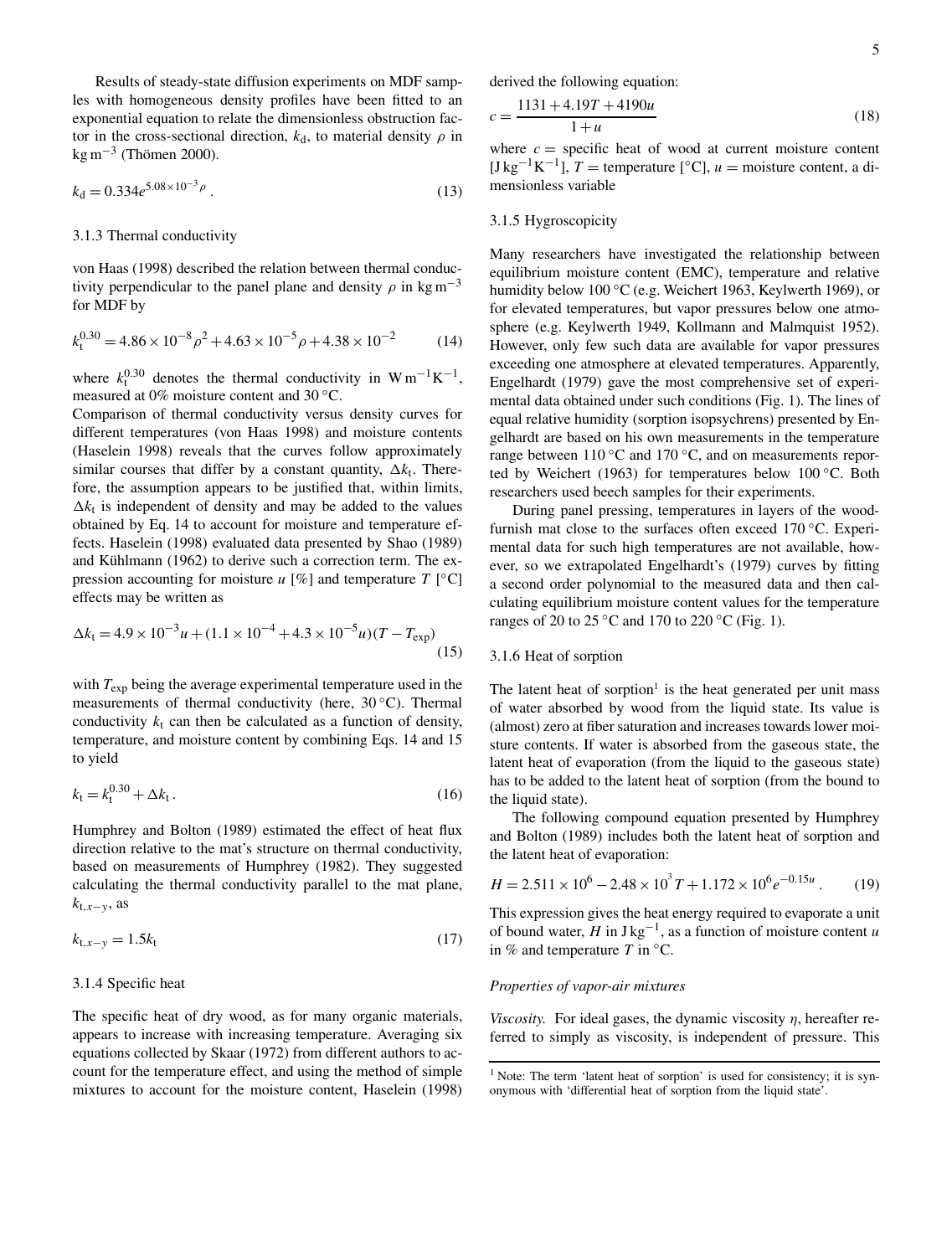

**Fig. 1** Measured sorption isopsychrens for beech presented by Engelhardt (1979) and extrapolations

**Abb. 1** Gemessene Sorptions-Isopsychren für Buche (nach Engelhardt 1979) und Extrapolation

independence applies to water vapor and air as a good approximation for pressure levels that occur within a wood-furnish mat during pressing. The viscosity of gases rises with increasing temperature as described by the Sutherland equation. From fitting the Sutherland equation to experimental data, Humphrey and Bolton (1989) derived the following expression for the viscosity of water vapor,  $\eta_{v}$ :

$$
\eta_{\rm v} = \frac{1.12 \times 10^{-5} (T + 273.15)^{1.5}}{T + 3211.0}
$$
\n(20)

with  $\eta$  and  $T$  in the units of Pa · s and  $\degree$ C, respectively. In the present work the Sutherland equation was fitted to experimental data for air from Munson et al. (1990). The viscosity of air,  $\eta_a$ , is related to temperature by:

$$
\eta_{\rm a} = \frac{1.37 \times 10^{-6} (T + 273.15)^{1.5}}{T + 358.9} \,. \tag{21}
$$

In the work presented here, the viscosity of the vapor-air mixture is obtained from a linear combination of the component viscosities weighted by the mole fractions in the mixture. This is only a first order estimate and should be refined in future work to account for the non-linear effect of composition on viscosity.

*Molecular diffusion coefficient.* The following expression has been derived to relate the binary diffusion coefficient  $D_{va}$  of the vapor-air gas pair (in  $m^2s^{-1}$ ) to the total gas pressure *p* (in Pa) and absolute temperature  $T_{\text{abs}}$  (in K):

$$
D_{\text{va}} = 2.60 \times 10^{-5} \left(\frac{101\,325}{p}\right) \left(\frac{T_{\text{abs}}}{298.2}\right)^{1.75} \tag{22}
$$

**Table 2** Input conditions for simulation **Tabelle 2** Eingabebedingungen für die Simulation This equation is based on experimental diffusion data presented by Cussler (1984), and on the empirical finding reported by several researchers (Fuller et al. 1966) that the diffusion coefficient is inversely proportional to the total gas pressure and directly proportional to  $T^{1.75}$ .

## **4 Numerical procedure**

For the numerical solution of the heat and mass transfer model an algebraic approach is employed, in which the set of constitutive flux equations are coupled by local energy and mass balances. Computations for each time step include three distinct consecutive procedures. First, heat and mass fluxes between the mid-points of adjacent control regions are calculated under steady-state conditions to determine the diffusant quantities (e.g., energy) flowing across the interfaces between neighboring regions. Second, knowing gains and losses of the diffusant within each control region, new values for the state variables (e.g., temperature) are calculated. Finally, the state variables are corrected for compression or expansion of the control regions. To improve the efficiency of computations, an adaptive time step scheme in combination with a mechanistic implicit approach for the cross-sectional convective flow calculations was adopted. The differential Eqs. 4,7 and 8 were presented for the sake of completeness, though they are not used here for the numerical solution.

## **5 Comparison of model predictions with measurements**

In order to compare predictions of the simulation model with experimental data, measurements of internal temperature and gas pressure in MDF mats during pressing were made for a large-size  $(4 \times 8$  ft.) laboratory hot press. Furthermore, the specific pressure of the press operated in position control mode was recorded, and density and moisture profile after press opening were determined. Material and methods of these measurements are described in the Appendix. A total of four trials were carried out, with the pressing schedule being the only parameter varied among the four trials. While temperature, gas pressure and moisture content predictions are focused on in the present paper, a comparison of rheological mat behavior and density profile is given in Thömen et al. (2005).

The initial and boundary conditions for the simulations were defined according to the situation in the experiments. A onelayered MDF mat with homogeneous initial mat conditions is

| Material:                     | MDF fiber                         | Platen temperature:                          | $190\,^{\circ}\mathrm{C}$ |
|-------------------------------|-----------------------------------|----------------------------------------------|---------------------------|
| Mat size:                     | $2.30 \times 1.33$ m <sup>2</sup> | Initial mat temperature:                     | $26^{\circ}$ C            |
| Target thickness:             | $39 \text{ mm}$                   | Initial moisture content:                    | $9.9\%$                   |
| Target density <sup>2</sup> : | $697 \text{ kg/m}^3$              | Density of pre-compressed mat <sup>1</sup> : | 92.2 kg/m <sup>3</sup>    |

<sup>1</sup> Density on dry wood basis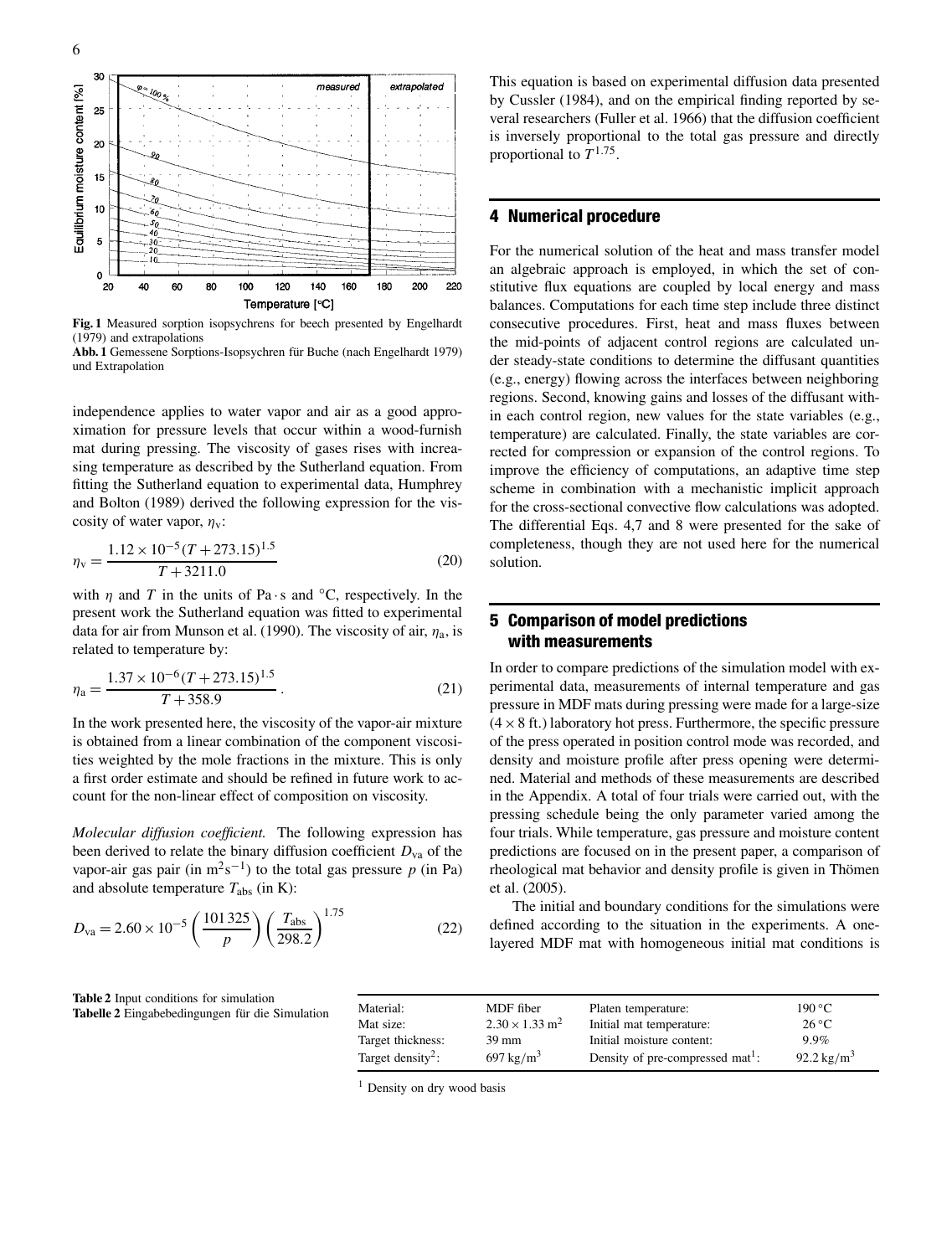considered. The idealized case of first platen-mat contact at  $t = 0$ (beginning of the simulation) was assumed for both upper and lower pressing platens. Table 2 and Fig. 2 summarize the main input specifications for trial 1.

Symmetry of the mat in *x*-, *y*- and *z*-direction was assumed, so that computations had to be done for only one eighth of the mat volume. A modeling grid of  $6 \times 6 \times 20$  control regions (*x*, *y*,*z*) was used. Test runs showed that a higher resolution in the horizontal plain would not significantly increase the accuracy of the predictions, whereas steep cross-sectional gradients required a high resolution in the *z*-direction.

#### 5.1 Temperature and gas pressure

In Fig. 3 temperature and gas pressure measured at different spatial positions in the mat are compared with model predictions. A schematic of the mat that shows the positions of the measuring points is displayed in Fig. 6. Bearing in mind the complexity of the problem, the agreement between measurement and prediction can be regarded as good, both qualitatively and quantitatively. All important features of the temperature and gas pressure curves are predicted, including the temperature plateau near  $100\,^{\circ}\text{C}$ , the first gas pressure rise during press closure, the final gas pressure increase due to vapor generation, and the gas pressure and temperature drop towards the edges of the mat.

The gas pressure measured at the intermediate position between central plane and surface (P2) is a little higher than that measured at the core (P1). However, for two of the four trials, somewhat lower gas pressures were recorded at P2, compared to P1. Hence, it is reasonable to assume that these differences are artifacts. The gas pressure at P1 and P2 are identical in the simulation, and P2 is therefore not displayed.

The measured gas pressure curves displayed in Fig. 3 are more or less smooth during press closure, while predictions show pronounced peaks that coincide with respective changes of the consolidation rate (see Fig. 2). The explanation for the smooth



**Fig. 2** Specified pressing schedule for trial 1. The initial mat thickness at time  $t = 0$  is 295 mm

**Abb. 2** Vorgegebenes Pressprogramm für Versuch 1. Die Anfangsdicke der Matte zum Zeitpunkt  $t = 0$  beträgt 295 mm



**Fig. 3** Comparison of measured (**a**) and predicted (**b**) temperature and total gas pressure development within the mat for trial 1. Positions of sensors are displayed in Fig. 6

**Abb. 3** Vergleich der gemessenen (**a**) und vorhergesagten (**b**) Temperaturund Gasdruckentwicklung innerhalb des Vlieses für Versuch 1. Die Positionen des Sensors sind in Abb. 6 dargestellt

courses of the measured gas pressures is that the pressing pressure reached its allowed maximum (limited by the press hydraulics) after an elapsed time of between 50 and 100 seconds in trial 1. During this period the pressing pressure dictated the platen position and caused a gliding transition from one to another consolidation rate. In trials 2 and 3 the allowed pressure maximum was not reached; thus the measured gas pressure curves show pronounced peaks, which agree well with those predicted (Fig. 4).

The simulated temperature and gas pressure curves displayed in Fig. 3 somewhat underestimate the measured values. This deviation can be conclusively explained as follows. The actual density profile was more pronounced than the simulated one (see Thömen et al. 2005). As the thermal conductivity is positively re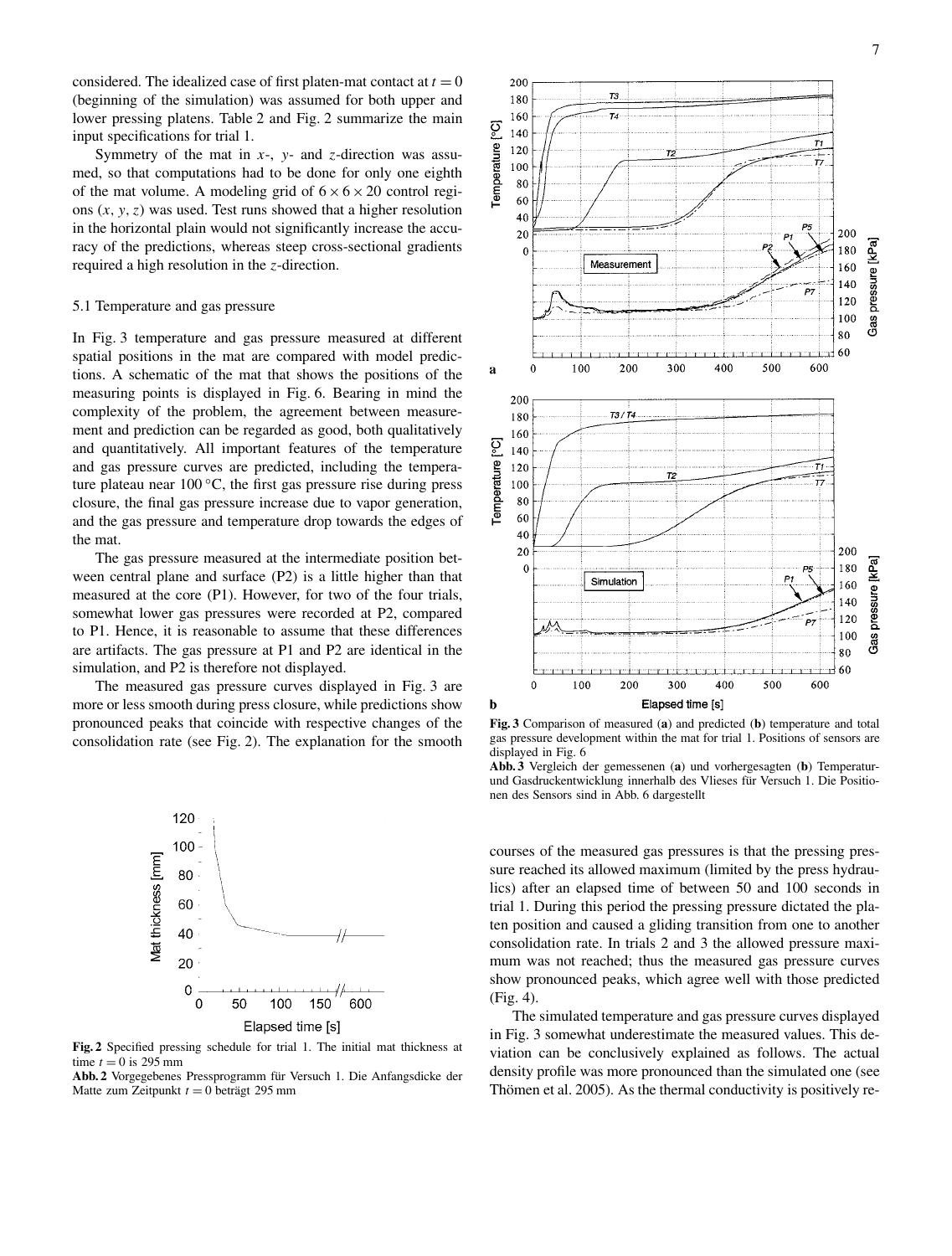8

**Fig. 4** Comparison of measured (**a**) and predicted (**b**) total gas pressure in the center of the mat (P1 position in Fig. 6). Displayed are curves for trials 1 to 3 **Abb. 4** Vergleich des gemessenen

(**a**) und vorhergesagten (**b**) Gasdrucks in Vliesmitte (P1-Position in Abb. 6). Dargestellt sind die Kurven für die Versuche 1 bis 3



**Fig. 5** Comparison of cross-sectional moisture profile in the horizontal center of the panel. (**a**) Measurement for 730 seconds pressing time after press opening. (**b**) Prediction at 630 seconds before press opening (Trial 1) **Abb. 5** Vergleich des Feuchteprofils über den Plattenquerschnitt

für die horizontale Plattenmitte. (**a**) Gemessen nach Öffnen der Presse nach 730 Sekunden Presszeit. (**b**) Vorhersage für den Zeitpunkt 630 Sekunden, vor Pressenöffnung. (Versuch 1)

lated to density, higher densities near the surfaces enhance the conductive heat transfer from the pressing platens to the progressing condensation front. To eliminate an error possibly introduced by the density profile prediction, a routine has been implemented within the simulation program that allows model runs with pre-defined density profiles to be executed. An identical simulation of trial 1, but assuming a density profile that reflects the measured one, resulted in significantly higher internal temperatures and gas pressures as those predictions presented in Fig. 3.

#### 5.2 Cross-sectional moisture profile

A pronounced cross-sectional moisture profile develops during the pressing process, with relatively dry surface layers and core moisture contents that, at least temporarily, exceed the initial moisture content. Measured and simulated moisture profiles are presented in Fig. 5. The asymmetry of the curve in Fig. 5a was mainly caused by differences in thickness of the five layers. The displayed moisture profile for the experiment must therefore be regarded only as an approximation of the exact moisture profile.

Measured and predicted cross-sectional moisture profiles show similar trends. Moreover, the M-shape of the predic-

ted profile (Fig. 5b) agrees well with measurements reported by Rackwitz (1954) and Maku et al. (1959). Quantitative accord of the two curves could not be expected for three reasons. First, the simulation was stopped after 630 seconds, while the mat actually stayed in the press for 100 further



**Fig. 6** A vertical cross-section of the mat with positions of temperature and gas pressure probes

**Abb. 6** Senkrechter Vliesquerschnitt mit Positionen der Temperatur- und Gasdrucksensoren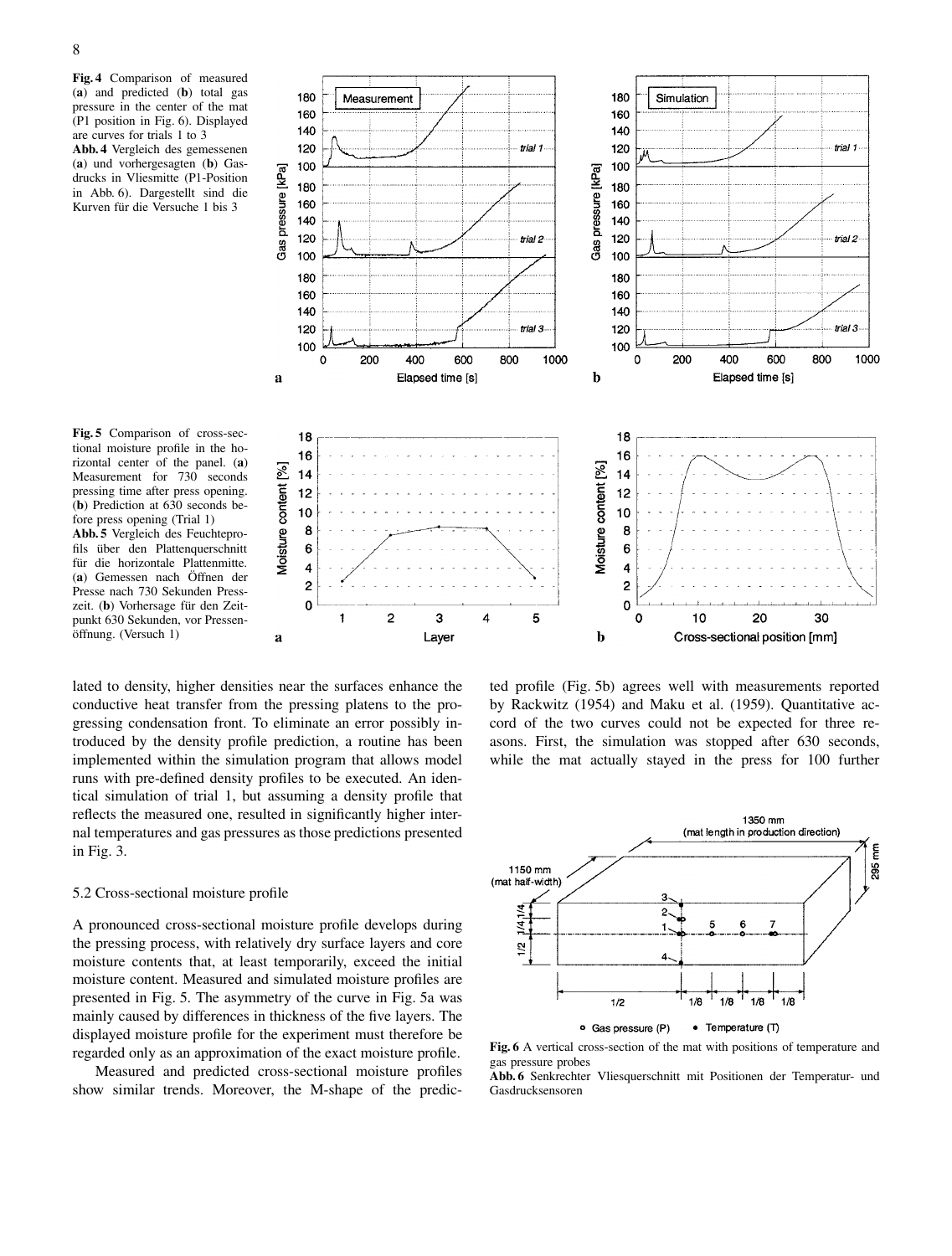seconds of a venting period. Second, vapor escapes from the mat when venting and opening the press, and this leads to a drop in core moisture content. Finally, as mentioned above, the predicted gas pressure lags behind the measured gas pressure. Higher internal gas pressures enhance the vapor escape through the edges, and therefore the overall moisture loss.

## **6 Conclusions**

Measurements in industrial and laboratory pilot trials are usually restricted to only a few positions within the mat. The limited number of measuring points provides information only for specific positions, while a coherent picture of the physical conditions inside the mat may be difficult to derive from the discrete data. Furthermore, some variables, such as moisture content or material properties, are difficult or impossible, so far, to measure during the process. These limitations do not hold for theoretical simulation models. In principle, all variables included in the model may be output and displayed for any location and for the entire time period that is simulated. This is one of the reasons why simulation models are so widespread in most engineering fields, and almost certainly will continue to gain importance in the future.

While only a relatively short demonstration of predictions generated with the simulation model, and of comparisons with experimental data, could be delivered in this paper, a much wider range of events in the pressing process may be illuminated by simulation. Of particular interest are those questions that have been difficult in the past to address solely by experiment. In this respect, the simulation model presented here is an important tool not only for the short range optimization of the industrial process, but also to improve our understanding of the complex interactions during hot pressing in the long term.

Critical for the use of hot-pressing models are, among others, the availability of appropriate material property input data. A list of such data has been included in this paper. However, for the future it is not enough to characterize only a few material types. The material properties of the wood-furnish material strongly depend on the wood species mix, as well as on the size distribution and shape of the wood particles. Both the species mix and the geometry of the particles vary considerably between materials from different manufacturers, and new material types will be added in the future. Consequently, the development of methods to easily determine the characteristics of any new material must be an ongoing objective.

**Acknowledgement** The authors are grateful to G. Siempelkamp GmbH & Co. for facilitating our access to their laboratory for hot pressing experiments. This work was supported by USDA funds through the Center for Wood Utilization at Oregon State University and by the Federal Ministry of Economics and Technology (Germany) through the German Wood Research Foundation (DGfH). The authors also acknowledge the encouragement of Drs. A. Fruehwald and A. Steffen.

### **References**

- Bolton AJ, Humphrey PE (1994) The permeability of wood-based composite materials. Part I. A review of the literature and some unpublished work. Holzforschung 48(Suppl.):95–100
- Carvalho LMH, Costa CAV (1998) Modeling and simulation of the hotpressing process in the production of medium density fiberboard (MDF). Chemical Engineering Communications, Gordon & Breach Science Publ Inc., 170:1–21
- Carvalho LMH, Costa MRN, Costa CAV (2003) A global model for the hotpressing of MDF. Wood Sci Technol 37:241–258
- Cussler EL (1984) Diffusion. Mass transfer in fluid systems. Cambridge Univ. Press., pp 525
- Dai C, Yu C (2004) Heat and mass transfer in wood composite panels during hot-pressing: Part I. A physical-mathematical model. Wood Fiber Sci 36(34):585–597
- Denisov OB, Anisov PP, Zuban PE (1975) Untersuchung der Permeabilität von Spanvliesen. Holztechnologie 16(1):10–14
- Engelhardt F (1979) Untersuchungen über die Wasserdampfsorption durch Buchenholz im Temperaturbereich von 110 ◦C bis 170 ◦C. Holz Roh-Werkst 37:99–112
- Fuller EN, Giddings JC, Schettler PD (1966) A new method for prediction of binary gas-phase diffusion coefficient. J Int Eng Chem 58(1):19–27
- Garcia PJ (2002) Three-dimensional heat and mass transfer oriented strandboard hot-pressing. Ph.D. Thesis, Univ. of British Columbia, Canada, pp 254
- Gefahrt J (1977) Zur Spänevorwärmung mit Hochfrequenzenergie Modell zur Berechnung des Temperaturverlaufes in Vliesmitte bei der Heißpressung. Holz Roh- Werkst 35:183–188
- von Haas G (1998) Untersuchungen zur Heißpressung von Holzwerkstoffmatten unter besonderer Berücksichtigung des Verdichtungsverhaltens, der Permeabilität, der Temperaturleitfähigkeit und der Sorptionsgeschwindigkeit. Dissertation, Univ. Hamburg, Germany, pp 264
- von Haas G, Steffen A, Frühwald A (1998) Untersuchungen zur Permeabilität von Faser-, Span- und OSB-Matten für Gase. Holz Roh- Werkst 56(2):386–392
- Haselein CR (1998) Numerical simulation of pressing wood-fiber composites. Ph.D. Thesis, Oregon State Univ., U.S.A., pp 244
- Heinemann C (2004) Charakterisierung der Aushärtung von Aminoharzen in einer Holzpartikelmatrix durch Evaluierung von Festigkeiten und Reaktionskinetik. Ph.D. Thesis, Univ. of Hamburg, pp 236
- Hubert P, Dai C (1998) An object-oriented finite element processing model for oriented strand board wood composites. Proc. of the 13th Int. Conf. on Composite Materials, Paris, France
- Humphrey PE (1982) Physical aspects of wood particleboard manufacture. Ph.D. Thesis, Univ. of Wales, UK
- Humphrey PE (1999) Bonding speed of adhesives: an automated evaluation system. Pullman WA, Wolcott M (eds) In: Proc. 33rd. International Particleboard and Composite Materials Symp., Pub. Washington State Univ., pp 139–146
- Humphrey PE, Bolton AJ (1989) The hot pressing of dry-formed woodbased composites. Part II. A simulation model for heat and moisture transfer. Holzforschung 43(3):199–206
- Keylwerth R (1949) Grundlagen der Hochtemperaturtrocknung des Holzes. Holzzentralblatt 75:953–954
- Keylwerth R (1969) Praktische Untersuchungen zum Holzfeuchtigkeits-Gleichgewicht. Holz Roh- Werkst 27(4):285–290
- Kollmann F, Malmquist L (1952) Untersuchungen über die Trocknung von Kiefernholz mit erhöhten Temperaturen. Svenska Traforsk, Tratekn Avd 23
- Krischer O (1963) Die wissenschaftlichen Grundlagen der Trocknungstechnik. 2nd edn. Springer-Verlag, Berlin, pp 491
- Kühlmann G (1962) Untersuchungen der thermischen Eigenschaften von Holz und Spanplatten in Abhängigkeit von Feuchtigkeit und Temperatur im hygroskopischen Bereich. Holz Roh- Werkst 20:259–270
- Maku T, Sasaki R, Hamada H (1959) Studies on the particle board. Report IV. Temperature and moisture distribution in particle board during hot-pressing. Wood Res 21:34–46
- Munson BR, Young DF, Okiishi TH (1990) Fundamentals of fluid mechanics. Wiley, New York, p 843